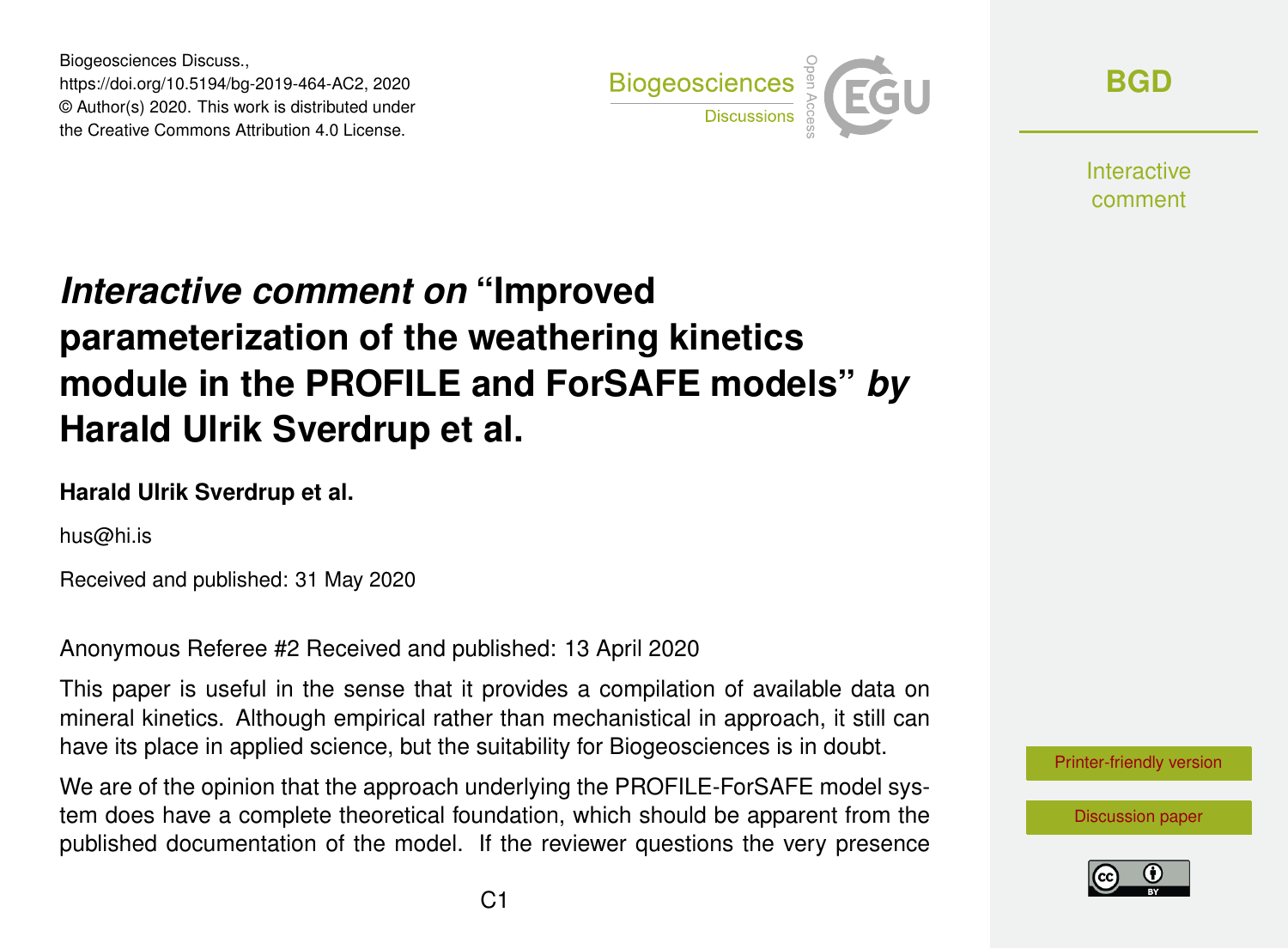of a theoretical basis for this model system, then it will be difficult for us to satisfy the reviewer that there is a case for publishing this paper, despite the fact that it defines the scientific basis for improvements made in a widely using modeling system,.

The manuscript is not properly executed and does not fit the format of a paper in academic journal. I noted 3 scientific problems that have to be resolved by the authors before the paper can be considered for further review.

1 - Database issue. The manuscript aims to provide a kinetic database for executing some weathering models. This task is not fulfilled. A simple compilation of available kinetic data is not the same as critical evaluation of these data and expert recommendation of rate constants (regardless of the type of equation used to model the rates). Consider some analogy with thermodynamics. A database used in any thermodynamic model is a product of EXPERT evaluation of available thermodynamic information data, and recommendation of definite values based on expert judgement of various experimental (or modeling - if needed) works. The same should be clearly done for kinetic database, but this step is missing or not presented in the manuscript.

It our response we intend to point out that an expert evaluation is presented and the methodology is described over several pages. The manuscript describes how the available data was used for the rate coefficients, and then how the gaps in the data table wer filled using interpolation methods. For details, there are references to earlier works, going in detail and showing the path back to the primary data. We will recommend in particular Sverdrup (1990) and Sverdrup and Warfvinge (1995) carefully.

The table of recommended kinetic constants should contain at least some pertinent references in the way it is organized for thermodynamic databases. Example is given in L598-605. This is totally unacceptable.

In our reply we will argue that the models referred to as "thermodynamic" based on the use of a saturation factor which assumes an equilibrium that probably does NOT exist in soils for primary minerals. These models are neither "thermodynamic" nor not Interactive comment

[Printer-friendly version](https://www.biogeosciences-discuss.net/bg-2019-464/bg-2019-464-AC2-print.pdf)

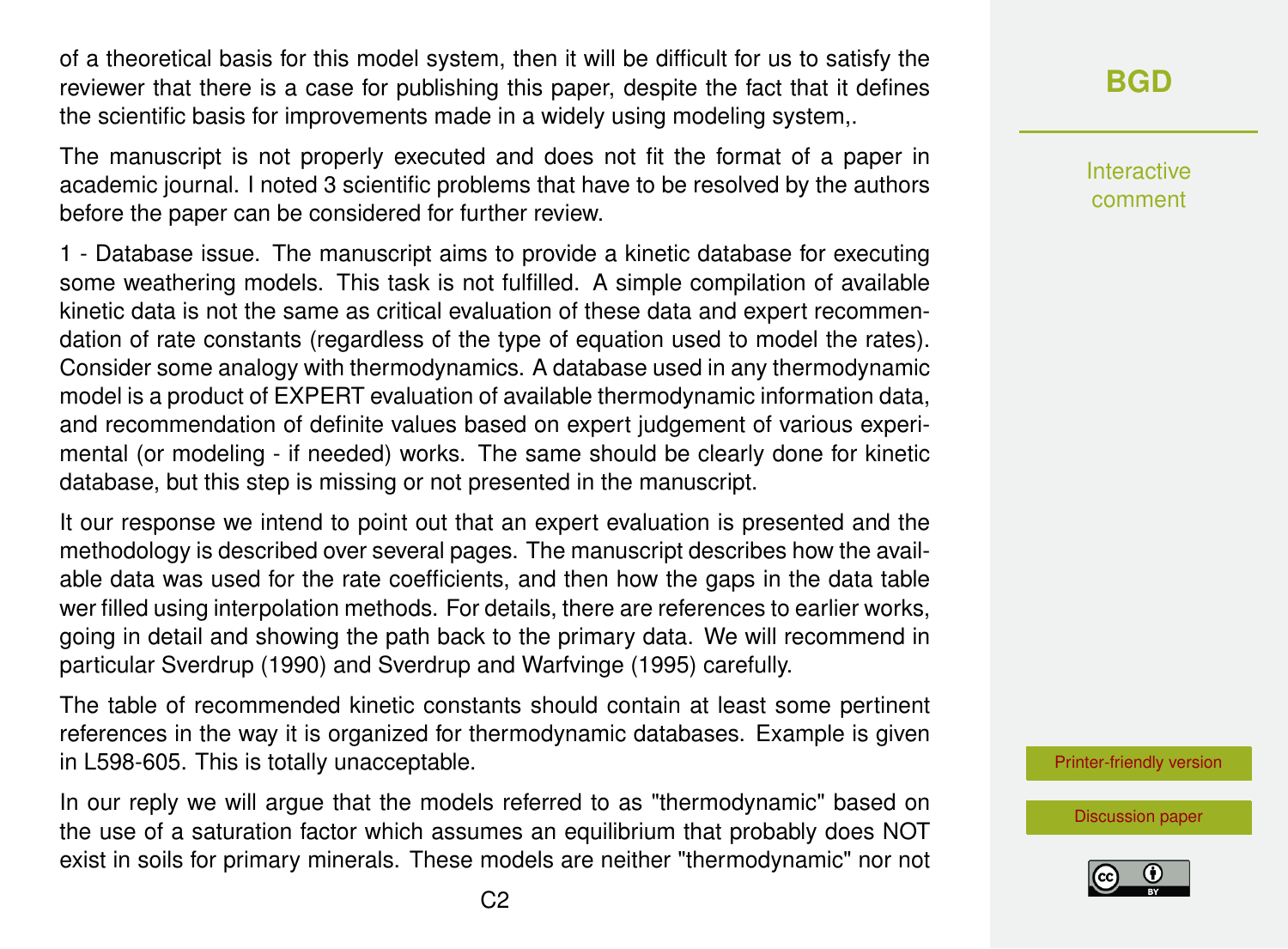pass any field test. The resulting weathering rates obtained with these models are from 3 to 4 orders off when tested on field, which means they are not useful. Only the use of massive adjustments make the results appear as publishable. The geochemical community sometimes failed to take this fact in, and failed to make necessary innovations. We will argue that the scientific discussion about weathering should have room for alterantives to the thermodynamic approach. But if this see seen as "totally unacceptable", then we believe that the reviewer would not have accepted any of the papers published on the PROFILE-ForSAFE system of models.

Original data and their quality evaluation should be presented. Another example is L 921-923: the use of inter-mineral interpolations and of analogues is totally obscure.

Sverdrup (1990) explains how this was done, and this has been elaborated in later publications.

2 - Natural application issue. The dissolution of alumosilicates, at far from equilibrium conditions at least, is controlled by activity of free Al3+(aq) in solution (unequivocally demonstrated by group of Schott, Oelkers). The binding of Al3+ to natural organic ligands decreases the activity of main inhibitor of alumosilicate dissolution and thus increases the rates. This Al complexation is not considered (or not described) in the model because simple organic ligands (carboxylates, aromatic) cannot be used to predict Al3+ speciation in the presence of complex fulvic and humic acids, as well as organo-mineral (Al, Fe) colloids.

We agree that the solution activity  $A13+$  is part of the braking mechanism, and there is more than just Al3+ being involved. This is all considered in the model (See the references to our work on this), and described in detail the referenced papers published by the authors on the subject.

The authors mention some acids (L306-307) but what are these acids? Some soils contain 5-10 cm of organic layer and then the mineral layer occurs. These minerals will interact with DOM. The equation 13 is not justified.

**[BGD](https://www.biogeosciences-discuss.net/)**

Interactive comment

[Printer-friendly version](https://www.biogeosciences-discuss.net/bg-2019-464/bg-2019-464-AC2-print.pdf)

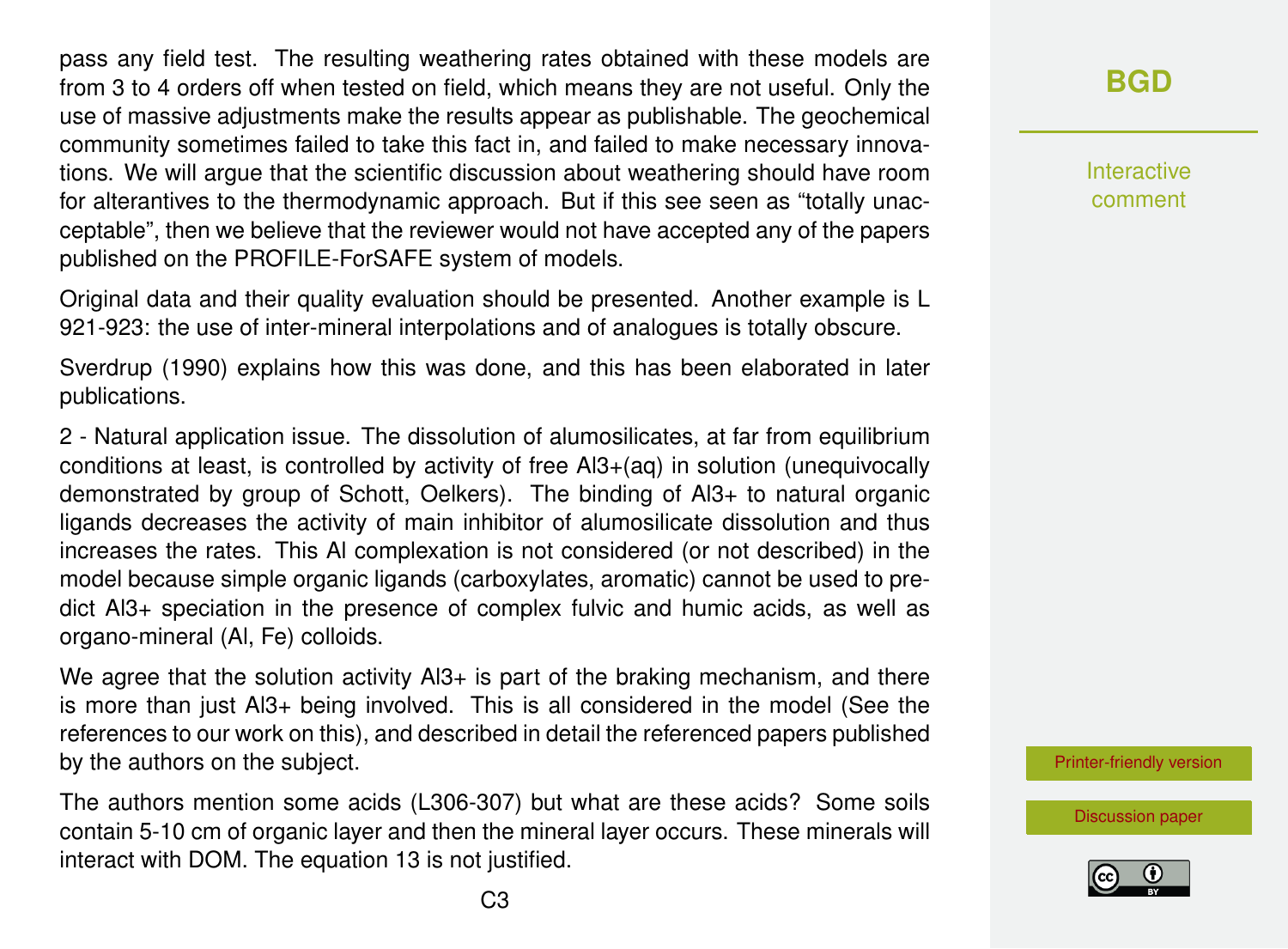For how this was derived, we will back to Sverdrup (1990), Sverdrup and Warfvinge (1995) and further work by Sverdrup and Holmqvist in the years after. The organic acids were assembled into two groups, depending on reactivity with the surfaces (Sverdrup 1990). We disagree with the reviewer and have data to show the expression is valid and justified. That has been published several times, and we will call the reviewer's attention to this. Other researchers also support such a formulation.

Why mineral dissolution should be slowing with increasing organic ligand concentration (L395)? This contradicts to a large body of knowledge on mineral dissolution, notably of alumosilicate minerals.

We will disagree with this, by taking the reviewr through the relevant equations, and also with with references to Sverdrup (1990), Sverdrup and Warfvinge (1995). The rate of dissolution increases with the activity of the organic ligand at the surface. When all adsorption sites at the surface are occupied, then increasing solution concentration will have no further accelerating effect (Sverdrup 1990). This is evident from the rate equation.

How the secondary mineral precipitation was modelled?

This was modelled as kinetic precipitation, and is detailed in the description of the SkogSAFE model version (Rietz 1995). This was tested at the chronosequences and data from the integrated monitoring sites at the Gårdsjøn Research Catchment.

3 - The quality of modeling is not demonstrated. The use of Na (Figs 13, 14, 15) without considering stochiometry and Si release rate is not suitable.

The stochiometry is explained in Sverdrup (1990) and Sverdrup and Warfvinge (1995). We ill provide precise direction to where that was discussed, so that we can hopefully make clear that there is no need to republish that.

Original data allowing to see the quality to modeling should be presented. The model curves should be given for other plots (Figs 16 -18). Overall, the need of the empir**[BGD](https://www.biogeosciences-discuss.net/)**

Interactive comment

[Printer-friendly version](https://www.biogeosciences-discuss.net/bg-2019-464/bg-2019-464-AC2-print.pdf)